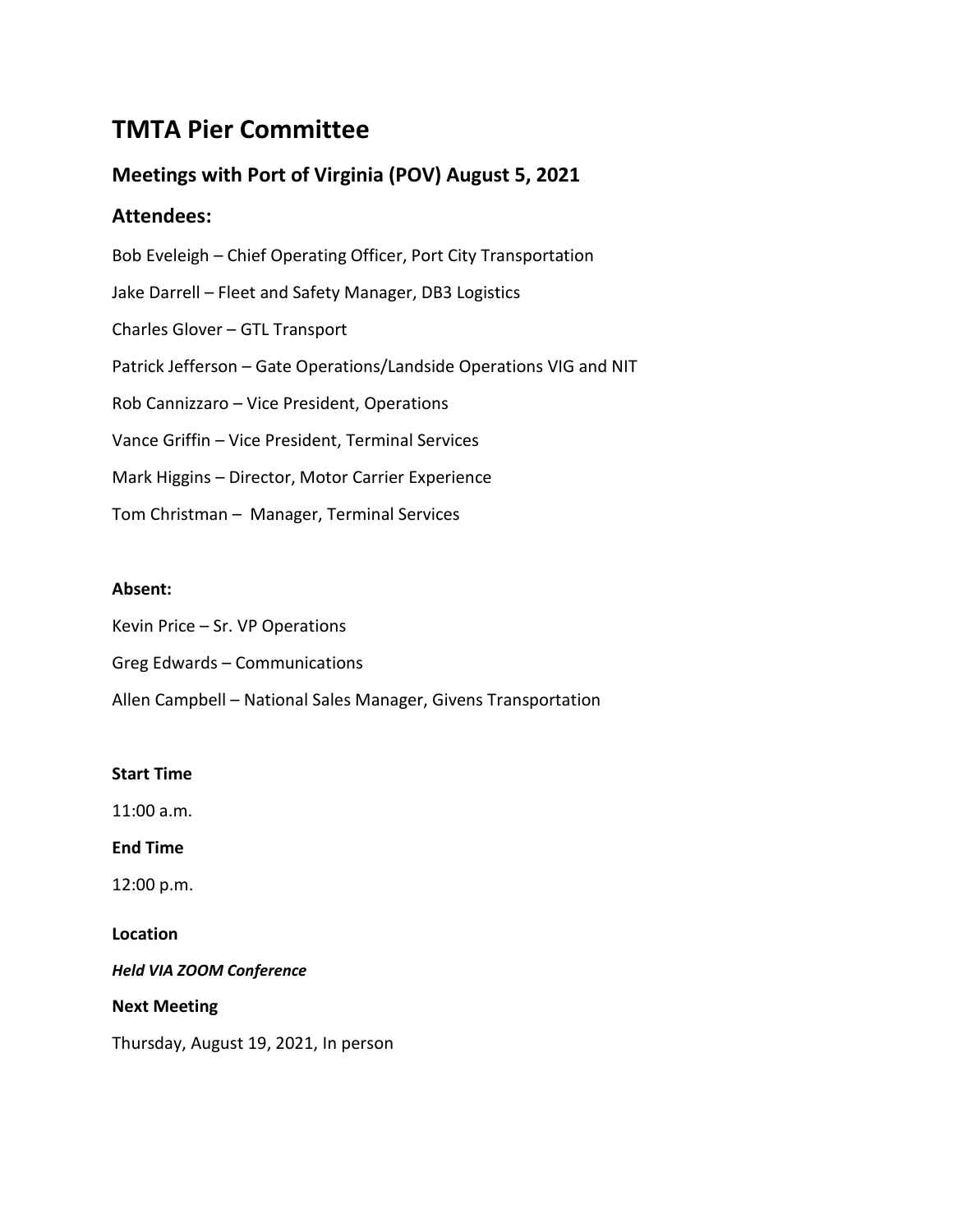## **Notes/Findings**

#### **Metrics**

Next Meeting

#### **Volumes**

Volume on the water flattened for a few weeks but is increasing as would be expected for peak season. NIT volumes have been increasing. Latest information now suggests very strong volumes through year end.

#### **Reminder - Saturday Gates End this Saturday June 26, 2021**

New forecast supports additional hour each weekday and Saturday hours. Port is continuing to analyze volumes and will continuing with extra hours as volumes justify. Announcements will come out periodically.

#### **Driver Shortage**

We discussed driver age and health reducing available trucks. We also shared information on truck part shortages, rising costs to repair and long wait times at truck repair facilities. Port is trying to determine if more hours would be used by the community. We also discussed perceived benefits of adding a morning hour vs. an afternoon hour.

#### **Dual Moves**

The Pier Committee asked the Port to review the % of single moves and determine whether there are options to increase dual moves (Export Drop/Import Pickup in particular). Motor Carriers should put in a TRAC incident to express their opinions on their ability or inability to make dual moves.

Asked Port to look at increasing ability to do a Pick Import and Drop Empty. Ongoing effort.

Port is still exploring how the reservation system can be made more flexible without making it impossible for us to do certain types of transactions throughout the day.

#### **Carriers with Excessive Missed or Canceled Reservations**

Port is reaching out to carriers with highest miss rates and cancel rates.